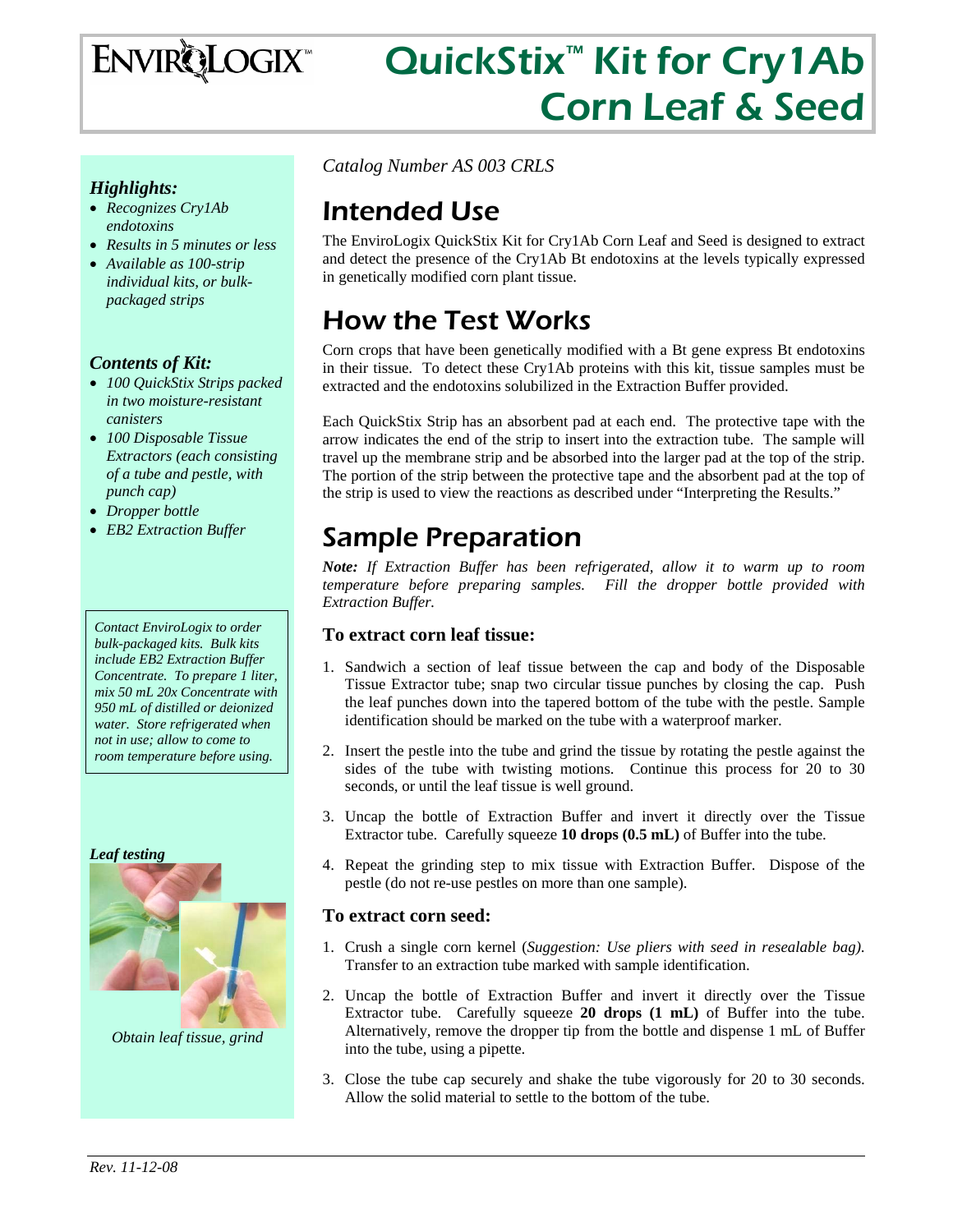#### *Seed testing*



*Crush single seed, extract* 



*Insert QuickStix* 



4. Repeat the protocol for each sample to be tested, using a new tube and pestle for each. Use caution to prevent sample-to-sample cross-contamination with plant tissue, fluids, or disposables.

**To extract bulk ground corn grain:** For best results, please purchase the QuickStix Kit for Cry1Ab/Cry1Ac Bulk Grain, Cat# AS 003 BG.

# How to Run the QuickStix Strip Test

- 1. Allow refrigerated canisters to come to room temperature before opening. Remove the QuickStix Strips to be used. Avoid bending the strips. Reseal the canister immediately.
- 2. Place the strip into the extraction tube. The sample will travel up the strip. Use a rack to support multiple tubes if needed.
- 3. Allow the strip to develop for 5 minutes before making final assay interpretations. Positive sample results may become obvious much more quickly.
- 4. To retain the strip, cut off bottom section of the strip covered by the arrow tape.

### Interpreting the Results

Development of the Control Line within 5 minutes indicates that the strip has functioned properly. Any strip that does not develop a Control Line should be discarded and the sample re-tested using another strip.

If the sample extract contained Cry1Ab endotoxin, a second line (Test Line) will develop on the membrane strip between the Control Line and the protective tape, within 5 minutes of sample addition*. The results should be interpreted as positive for Cry1Ab endotoxin expression*. *Any clearly discernible pink Test Line is considered positive.*

If no Test Line is observed after 5 minutes have elapsed, the results should be interpreted as negative, meaning that the sample contained less Cry1Ab endotoxin than is typically expressed in the tissues of Bt-modified plants.



**Warning:** A negative result with this test on corn seed or leaf extracts does not necessarily rule out the presence of genetically modified material in the sample.

#### **Bt Events in Corn**

**Bt 11 Event** Bt endotoxin is expressed in seed (grain) and plant tissue.  **Bt 176 Event** Bt endotoxin is expressed only in the corn leaf.

### Kit Storage

QuickStix can be stored at room temperature, or refrigerated for a longer shelf life. Note the shelf life on the kit box for each storage temperature. The kit may be used in field applications; however, prolonged exposure to high temperatures may adversely affect the test results. Do not open the desiccated canister until ready to use the test strips.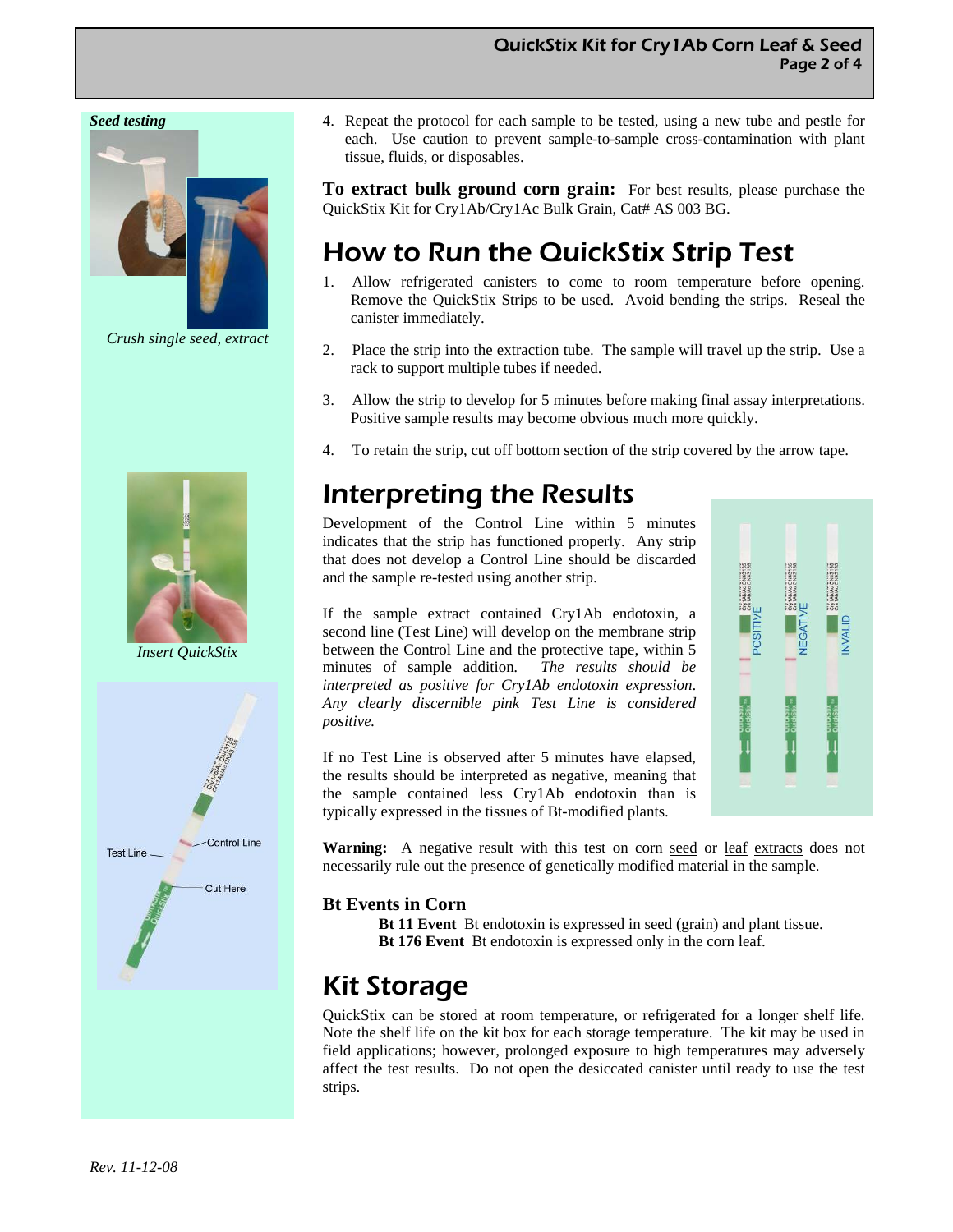



# Precautions and Notes

- This kit is designed for screening for presence or absence only and is not meant to be quantitative.
- As with all tests, it is recommended that results be confirmed with an alternate method if necessary.
- The assay has been optimized using the protocol and buffer provided in the kit. Deviation from this protocol may invalidate the results of the test.
- The results generated through the proper use of this kit reflect the condition of the working sample directly tested. Extrapolation as to the condition of the originating lot from which the working sample was derived should be based on sound sampling procedures and statistical calculations which address random sampling effects, non-random seed lot sampling effects, and assay system uncertainty. A negative result obtained when properly testing the working sample does not necessarily mean the originating lot is entirely negative for the analyte or protein in question.
- A negative result with this kit does not mean that the sampled tissue has not been otherwise genetically modified.
- Warning: a strong positive result may safely be interpreted in as little as 2 minutes after sample addition. It is not safe, however, to conclude that a sample is negative before a full 5 minutes has elapsed, as a weak positive sample may require the full 5 minutes for a distinct Test Line to appear.
- Protect all components from hot or cold extremes of temperature when not in use. Do not leave in direct sunlight or in vehicle.